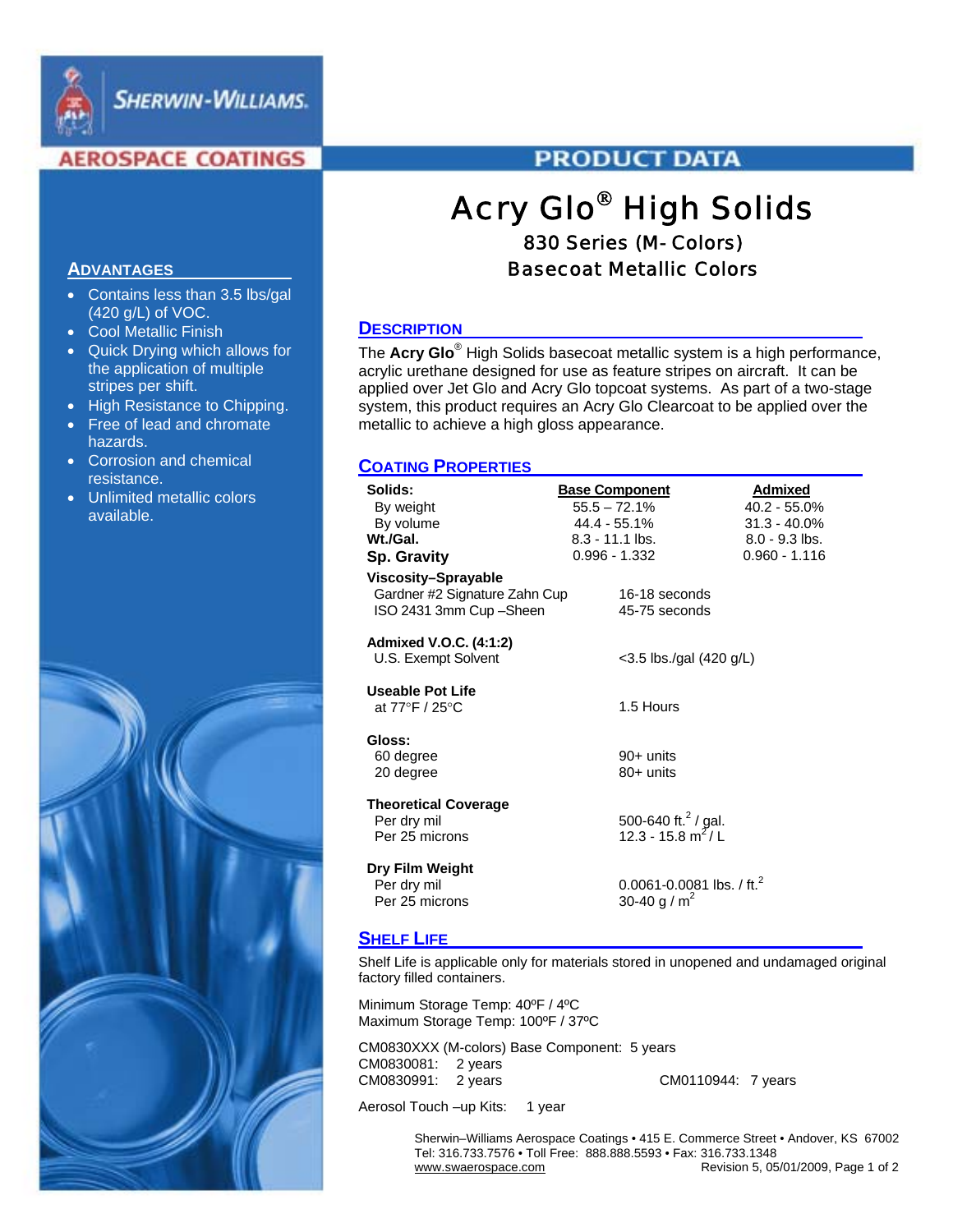# **PRODUCT DATA**

# **SURFACE PREPARATION**

#### **Primed Surface**

Acry Glo® High Solids should be applied to a surface that has been coated with an approved, properly prepared and applied Sherwin-Williams Aerospace primer system.

Refer to Sherwin-Williams Primer Product Data Sheets (Corrosion Primers CM0483928 and CM0483505 and Sanding Surfacers CM0480920 and CM0481810); training guides; and your Sherwin-Williams Representative for complete details.

#### **Topcoat Surface**

For best adhesion of trim colors to the cured urethane base coat, a thorough scuff sanding is recommended. Scuff sanding and cleaning will assure long-term durability and adhesion of the applied coating. Tape edges and rivet lines should be scrubbed with an abrasive pad to assure a sufficient paint bond to the tapeline edge. Refer to Sherwin-Williams Topcoat Product Data Sheets, training guides, and your Sherwin-Williams Representative for complete details.

## **MIXING INSTRUCTIONS**

Shake color component for 10-15 minutes before admixing.

#### Admix by Volume:

| 4 Parts | Acry Glo <sup>®</sup> HS Metallic Color<br>(M- Color Numbers) |
|---------|---------------------------------------------------------------|
| 1 Part  | Acry Glo <sup>®</sup> HS Hardener<br>CM0830081                |
| 2 Parts | Acry Glo <sup>®</sup> HS Activator / Stabilizer<br>CM0830991  |
|         |                                                               |

**1 Part** US Exempt Reducer  **CM0110944** 

Admixed product should be allowed a 15-minute induction time for optimum application performance.

If additional reducer is required, Use up to 10% by volume of CM0110944 Reducer.

Must be clearcoated with CM0830080 Acry Glo HS Clearcoat.

Tape time can be accelerated by using CM08181HR Accelerator.

# **APPLICATION**

This product can be applied using conventional air spray equipment, HVLP, Graco Pro 4500 air electrostatic, or Graco Pro 4500 air assisted airless electrostatic. Please consult your Sherwin-Williams representative for specific equipment settings.

- 1. Make sure pots, guns, and lines are purged and cleaned.
- 2. Mix thoroughly before spray applying.
- 3. Spray atomizing pressure: 50-60 psi (3.45-4.15 bar) Pot pressure: 10-12 psi (0.69 – 0.83 bar) using a 60' fluid hose (3/8" diameter) Delivery Rate: 8-10 fluid oz (236-295 mL) per minute
- 4. Always air-blow and tack-wipe the surfaces to be painted. Assure that the aircraft is properly grounded for potential static buildup.
- 5. Best application results are obtained by applying two medium wet coats, allowing a 30-45 minute "tack-off" period between coats.
- 6. Recommended dry film thickness is 2-3 mils (50-75 microns). Some colors may require thicker films to achieve complete hiding.
- 7. **Acry Glo Basecoat Metallics must be recoated with Acry Glo Clearcoat.** Refer to the Acry Glo® Clearcoat Product Information Sheets for mixing and application procedures.

NOTE: Application of these product systems requires recommended temperature / humidity conditions and film thickness ranges. The material, hangar, and aircraft skin temperature should be no lower than 55ºF / 13ºC before, during, and after application.

# **DRYING SCHEDULE**

Dry times are based on the dry film thickness of 2-3 mils (50-75 microns).

| <b>Clearcoat Times</b>        |           |
|-------------------------------|-----------|
| Minimum                       | 2-3 Hours |
| Maximum                       | 24 Hours  |
| <b>Recoat Time:</b> (maximum) | 24 Hours  |

NOTE: Lower temperatures, heavy film thickness, improper activator range selection and poor air movement will extend the dry time.

NOTE: Abrading metallic basecoats is not recommended, therefore it is imperative that clearcoating occurs within the 2-24 hour window.

# **EQUIPMENT CLEANUP**

Use clean Ketone–type solvents such as CM0110308 MEK. Do not allow material to cure inside equipment.

# **PRODUCT INFORMATION**

*Product Data Sheets are periodically updated to reflect new information relating to the product. It is important that the customer obtain the most recent Product Data Sheet for the product being used. The information, rating, and opinions stated here pertain to the material currently offered and represent the results of tests believed to be reliable. However, due to variations in customer handling and methods of application which are not known or under our control, The Sherwin–Williams Company cannot make any warranties as to the end result.* 

 Sherwin–Williams Aerospace Coatings • 415 E. Commerce Street • Andover, KS 67002 Tel: 316.733.7576 • Toll Free: 888.888.5593 • Fax: 316.733.1348 www.swaerospace.com extends the Revision 5, 5/01/2009, Page 2 of 2